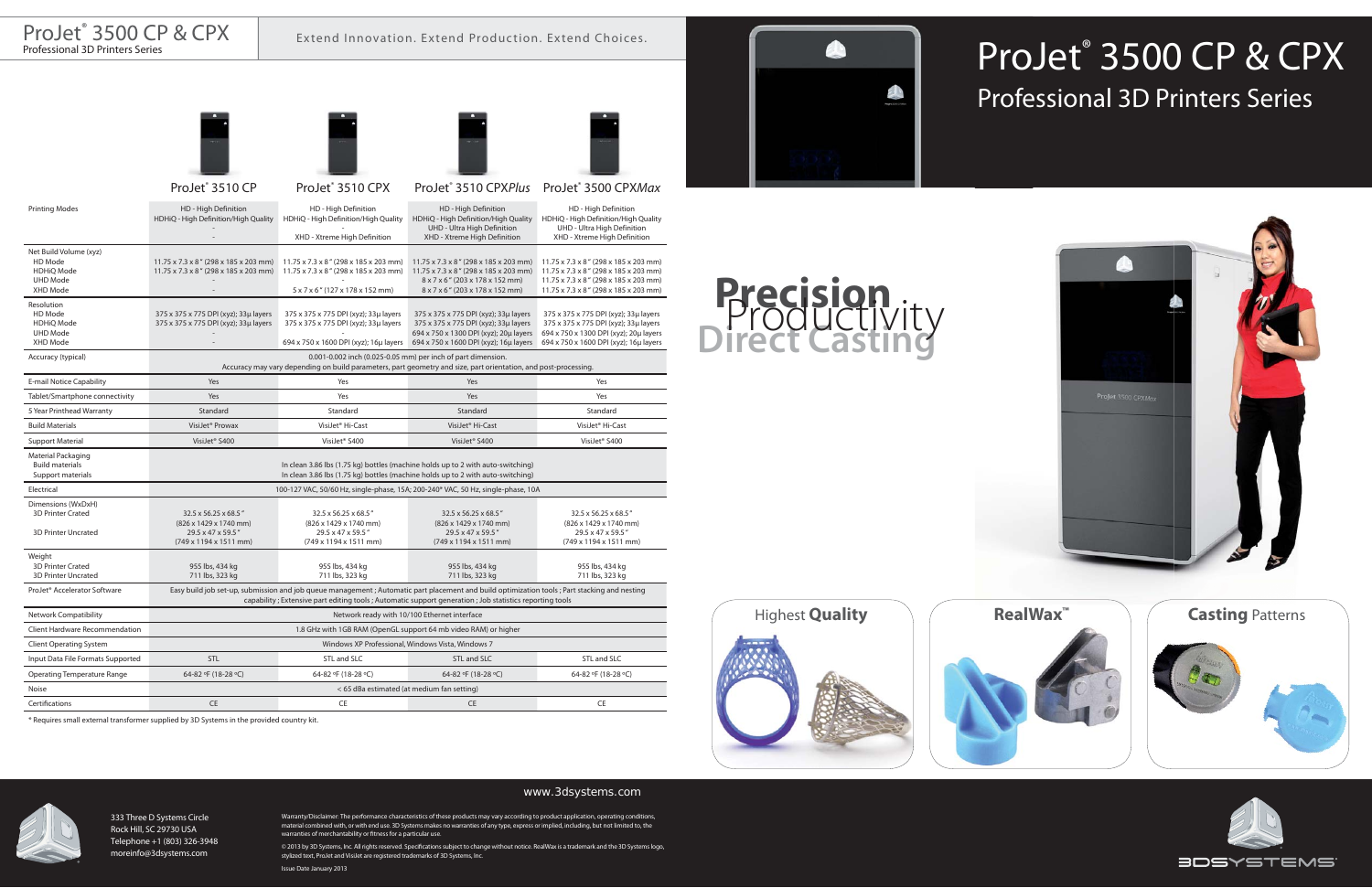### **Most productive, highest capacity ProJet® 3500 Professional Printers Series**

#### ProJet<sup>®</sup> 3510 CP

The ProJet® 3510 CP is transforming the use of 3D printing for the rapid production of direct investment casting patterns for virtually any geometry. This 3D printer produces 100% RealWax™ superior quality patterns, that are ideal for general foundry casting applications such as medium-sized to large mechanical parts for engines, pneumatics, aerospace, energy, custom manufacturing equipment, restorations and other heavy equipment.

HIGH QUALITY • PRODUCTIVITY • RAPID FOUNDRY

#### ProJet<sup>®</sup> 3510 CPXPlus

The ProJet<sup>®</sup> 3510 CPXPlus offers the flexibility to choose between 4 resolution modes to mass produce 100% RealWax™ casting patterns, supporting unlimited applications capabilities. Casting yields mirror standard casting waxes. Just connect to the printer to produce extremely finely featured patterns with a greater output.

PATTERNS Plus • RESOLUTION Plus • FLEXIBILITY Plus



![](_page_1_Picture_8.jpeg)

High Resolution & Accuracy

#### ProJet® 3510 CPX

Mass produce 100% wax micro-detail patterns with smooth surface quality, extreme fine detail and exceptional precision to enable rapid workflow, mass customization and improved casting room efficiencies and productivity. RealWax<sup>™</sup> ProJet<sup>®</sup> CPX patterns are ideal for casting jewelry, apparel, microdetail medical devices, medical implants, electrical components, figurines, replicas, collectables and more.

PRECISION • HIGH DEFINITION • INVESTMENT CASTING

#### ProJet<sup>®</sup> 3500 CPXMax

The high capacity ProJet<sup>®</sup> 3500 CPXMax offers larger high definition prints and greater productivity. The RealWax™ pattern performance rivals injected wax patterns in existing lost-wax casting processes and equipment. Benefit of the increased throughput and part size with feature detail and surface quality only possible with ProJet® printers.

Max THROUGHPUT • Max DEFINITION • Max VOLUME

![](_page_1_Picture_16.jpeg)

![](_page_1_Picture_17.jpeg)

100% RealWax™ Patterns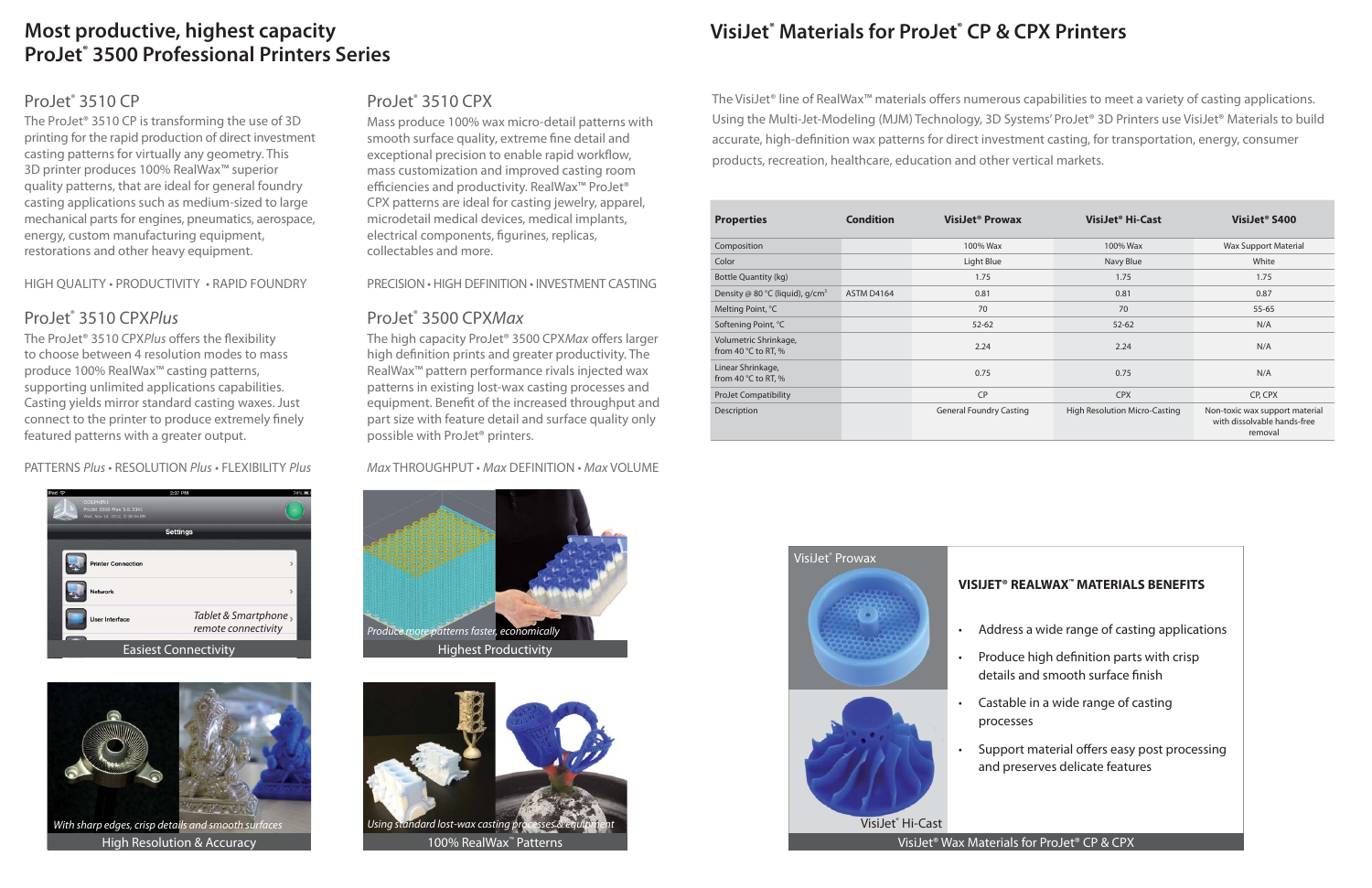## **VisiJet® Materials for ProJet® CP & CPX Printers**

The VisiJet® line of RealWax<sup>™</sup> materials offers numerous capabilities to meet a variety of casting applications. Using the Multi-Jet-Modeling (MJM) Technology, 3D Systems' ProJet® 3D Printers use VisiJet® Materials to build accurate, high-definition wax patterns for direct investment casting, for transportation, energy, consumer products, recreation, healthcare, education and other vertical markets.

| <b>Properties</b>                                     | <b>Condition</b> | VisiJet <sup>®</sup> Prowax    | VisiJet <sup>®</sup> Hi-Cast  | VisiJet <sup>®</sup> S400                                                |
|-------------------------------------------------------|------------------|--------------------------------|-------------------------------|--------------------------------------------------------------------------|
| Composition                                           |                  | 100% Wax                       | 100% Wax                      | <b>Wax Support Material</b>                                              |
| Color                                                 |                  | Light Blue                     | Navy Blue                     | White                                                                    |
| <b>Bottle Quantity (kg)</b>                           |                  | 1.75                           | 1.75                          | 1.75                                                                     |
| Density @ 80 °C (liquid), g/cm <sup>3</sup>           | ASTM D4164       | 0.81                           | 0.81                          | 0.87                                                                     |
| Melting Point, °C                                     |                  | 70                             | 70                            | $55 - 65$                                                                |
| Softening Point, °C                                   |                  | $52 - 62$                      | $52 - 62$                     | N/A                                                                      |
| Volumetric Shrinkage,<br>from 40 $\degree$ C to RT, % |                  | 2.24                           | 2.24                          | N/A                                                                      |
| Linear Shrinkage,<br>from 40 $\degree$ C to RT, %     |                  | 0.75                           | 0.75                          | N/A                                                                      |
| <b>ProJet Compatibility</b>                           |                  | CP                             | <b>CPX</b>                    | CP, CPX                                                                  |
| Description                                           |                  | <b>General Foundry Casting</b> | High Resolution Micro-Casting | Non-toxic wax support material<br>with dissolvable hands-free<br>removal |

![](_page_2_Picture_3.jpeg)